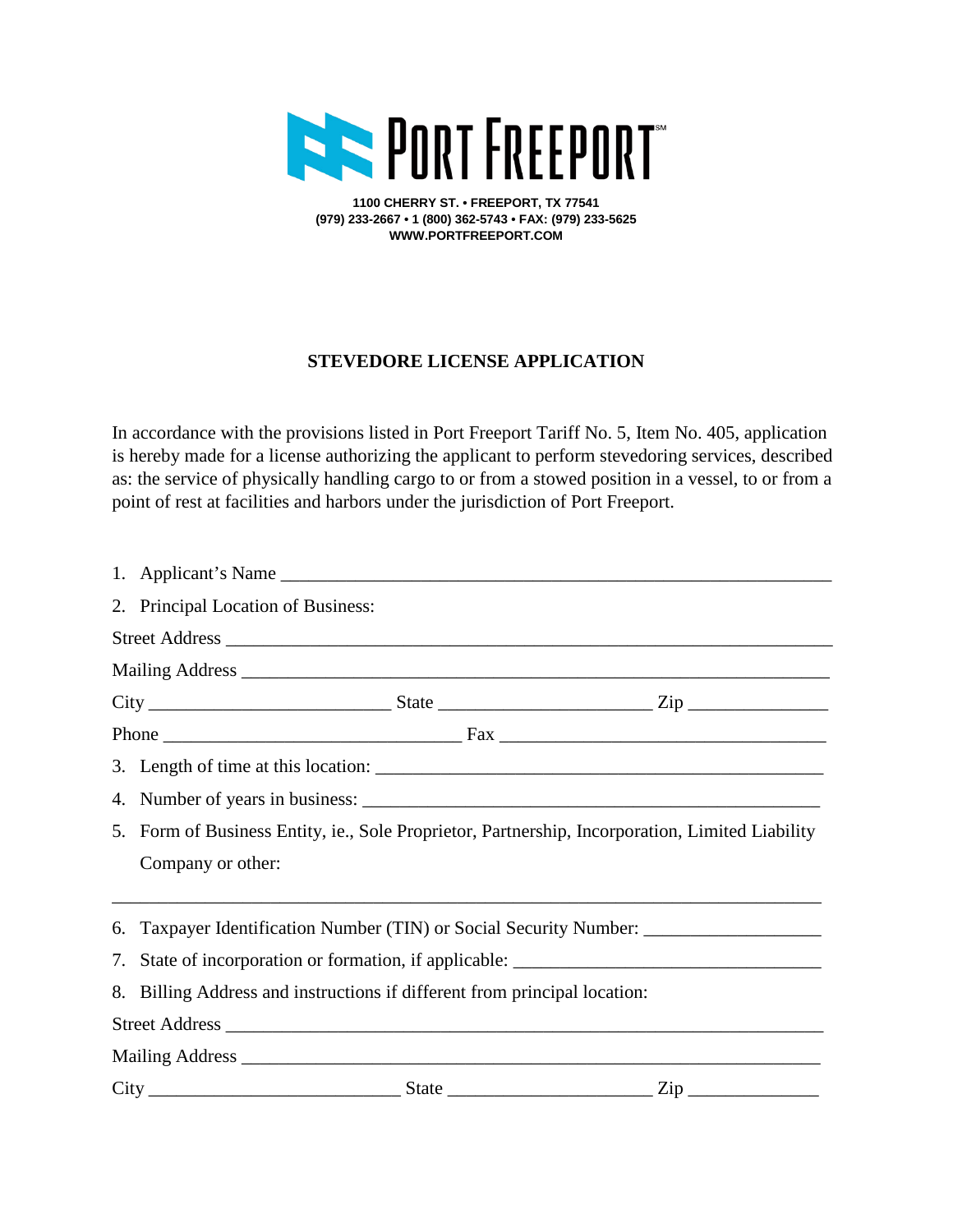- 9. Names and Position of Principal Officers and Owners and Addresses:
- \_\_\_\_\_\_\_\_\_\_\_\_\_\_\_\_\_\_\_\_\_\_\_\_\_\_\_\_\_\_\_\_\_\_\_\_\_\_\_\_\_\_\_\_\_\_\_\_\_\_\_\_\_\_\_\_\_\_\_\_\_\_\_\_\_\_\_\_\_\_\_\_ \_\_\_\_\_\_\_\_\_\_\_\_\_\_\_\_\_\_\_\_\_\_\_\_\_\_\_\_\_\_\_\_\_\_\_\_\_\_\_\_\_\_\_\_\_\_\_\_\_\_\_\_\_\_\_\_\_\_\_\_\_\_\_\_\_\_\_\_\_\_\_\_ 10. List all other businesses or subsidiaries owned or operated by Applicant or its principal officers, or owners: \_\_\_\_\_\_\_\_\_\_\_\_\_\_\_\_\_\_\_\_\_\_\_\_\_\_\_\_\_\_\_\_\_\_\_\_\_\_\_\_\_\_\_\_\_\_\_\_\_\_\_\_\_\_\_\_\_\_\_\_\_\_\_\_\_\_\_\_\_\_\_\_ \_\_\_\_\_\_\_\_\_\_\_\_\_\_\_\_\_\_\_\_\_\_\_\_\_\_\_\_\_\_\_\_\_\_\_\_\_\_\_\_\_\_\_\_\_\_\_\_\_\_\_\_\_\_\_\_\_\_\_\_\_\_\_\_\_\_\_\_\_\_\_\_ \_\_\_\_\_\_\_\_\_\_\_\_\_\_\_\_\_\_\_\_\_\_\_\_\_\_\_\_\_\_\_\_\_\_\_\_\_\_\_\_\_\_\_\_\_\_\_\_\_\_\_\_\_\_\_\_\_\_\_\_\_\_\_\_\_\_\_\_\_\_\_\_ 11. Types of Cargo currently handled by Applicant: \_\_\_\_\_\_\_\_\_\_\_\_\_\_\_\_\_\_\_\_\_\_\_\_\_\_\_\_\_\_\_\_\_\_\_\_\_\_\_\_\_\_\_\_\_\_\_\_\_\_\_\_\_\_\_\_\_\_\_\_\_\_\_\_\_\_\_\_\_\_\_\_ \_\_\_\_\_\_\_\_\_\_\_\_\_\_\_\_\_\_\_\_\_\_\_\_\_\_\_\_\_\_\_\_\_\_\_\_\_\_\_\_\_\_\_\_\_\_\_\_\_\_\_\_\_\_\_\_\_\_\_\_\_\_\_\_\_\_\_\_\_\_\_\_ 12. In support of this Application, Applicant hereby attaches documentary evidence of the following: **A. General Liability insurance covering claims for personal injury, death and property damage and its operations to be carried out upon or in connection with less than a combined single limit of \$1,000,000 per occurrence, subject to a \$2,000,000 general aggregate limit, and providing a deductible not to exceed \$25,000, and must name Port Freeport as an additional insured, and must contain a subrogation waiver in favor of Port Freeport. Liability coverage must afford "occurrence" coverage. B. Automobile Liability, including coverage for all owned, non-owned and hired vehicles, with a minimum combined bodily injury and property damage limits of \$1,000,000, and must name Port Freeport as an additional insured, and must contain a subrogation waiver in favor of Port Freeport. Liability coverages must afford "occurrence" coverage.**

\_\_\_\_\_\_\_\_\_\_\_\_\_\_\_\_\_\_\_\_\_\_\_\_\_\_\_\_\_\_\_\_\_\_\_\_\_\_\_\_\_\_\_\_\_\_\_\_\_\_\_\_\_\_\_\_\_\_\_\_\_\_\_\_\_\_\_\_\_\_\_\_

- **C. Employer's Liability insurance with limits of no less than \$1,000,000, and must name Port Freeport as an additional insured, and must contain a subrogation waiver in favor of Port Freeport. Liability coverages must afford "occurrence" coverage.**
- **D. Stevedore's Legal Liability insurance with limits of no less than \$1,000,000, and must name Port Freeport as an additional insured, and must contain a subrogation waiver in favor of Port Freeport. Liability coverages must afford "occurrence" coverage.**
- **E. U.S. Longshoremen & Harbor Workers and Texas Workers Compensation at statutory limits, and must contain a subrogation waiver in favor of Port Freeport.**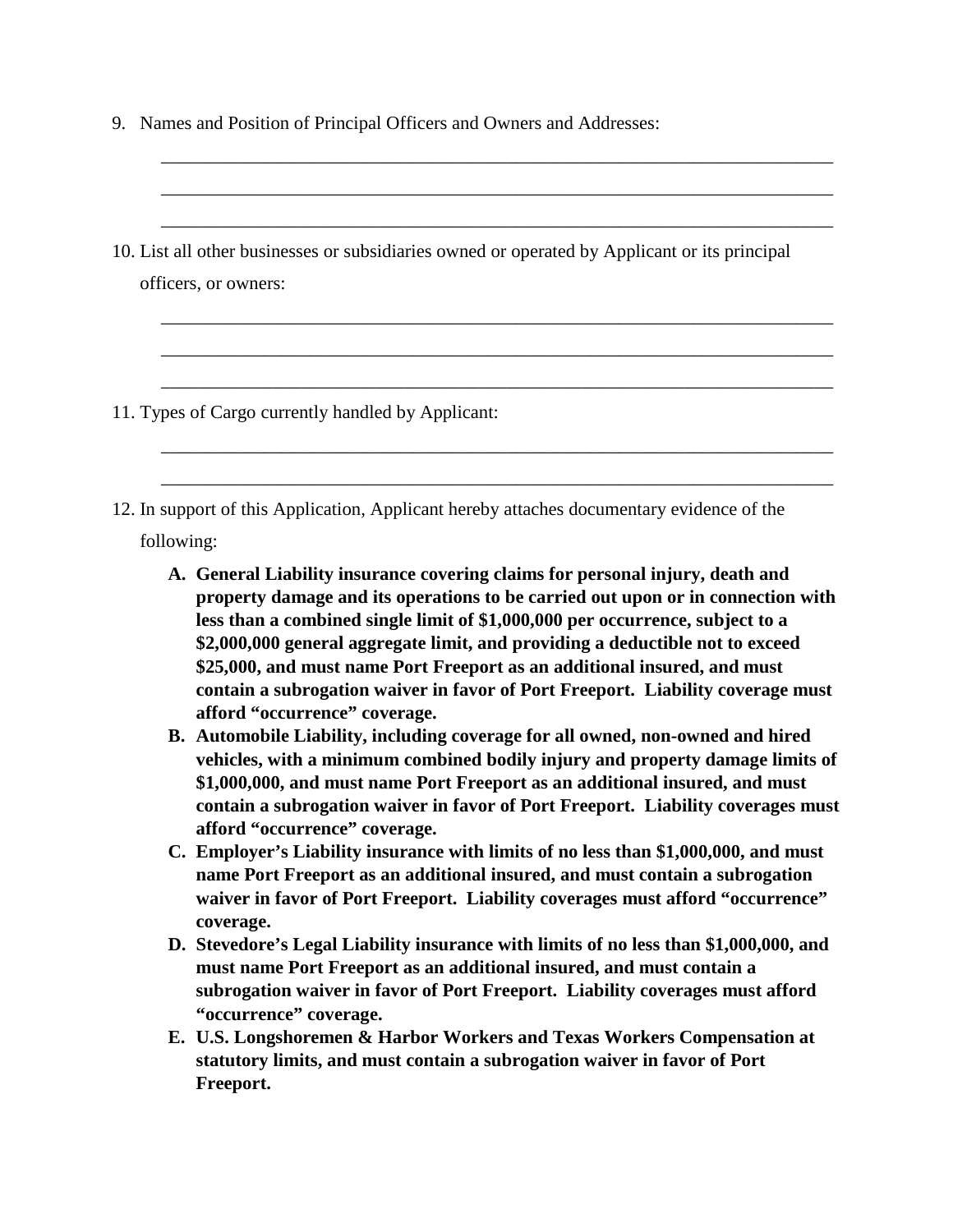- **F. Umbrella or Excess Liability insurance with limits of \$5,000,000 per occurrence and annual aggregate, except automobile liability, which is not subject to an aggregate, to apply in excess of insurance provided for in the items above, and must name Port Freeport as an additional insured, and must contain a subrogation waiver in favor of Port Freeport. Liability coverages must afford "occurrence" coverage.**
- **G. Provide Copy of Drug and Alcohol Policy (must include provision for random testing).**
- **H. Provide a copy of the company's safety plan or policy.**
- **I. Provide Experience Modification Ratio (EMR) (which reflects a company's safety record).**
- **J. Provide the number of lost time injury events in the past year for both Port Freeport site and corporate.**
- 13. Applicants with no previous business experience with Port Freeport, give other port

references and other business references.

| a. Port Name:                                                         |
|-----------------------------------------------------------------------|
| Address:<br><u> 1989 - John Stone, Amerikaansk politiker († 1908)</u> |
| b. Business Name:                                                     |
| Address:                                                              |

\_\_\_\_\_\_\_\_\_\_\_\_\_\_\_\_\_\_\_\_\_\_\_\_\_\_\_\_\_\_\_\_\_\_\_\_\_\_\_\_\_\_\_\_\_\_\_\_\_\_\_\_\_\_\_\_\_\_\_\_\_\_\_\_\_\_\_\_\_\_\_\_

\_\_\_\_\_\_\_\_\_\_\_\_\_\_\_\_\_\_\_\_\_\_\_\_\_\_\_\_\_\_\_\_\_\_\_\_\_\_\_\_\_\_\_\_\_\_\_\_\_\_\_\_\_\_\_\_\_\_\_\_\_\_\_\_\_\_\_\_\_\_\_\_

\_\_\_\_\_\_\_\_\_\_\_\_\_\_\_\_\_\_\_\_\_\_\_\_\_\_\_\_\_\_\_\_\_\_\_\_\_\_\_\_\_\_\_\_\_\_\_\_\_\_\_\_\_\_\_\_\_\_\_\_\_\_\_\_\_\_\_\_\_\_\_\_

\_\_\_\_\_\_\_\_\_\_\_\_\_\_\_\_\_\_\_\_\_\_\_\_\_\_\_\_\_\_\_\_\_\_\_\_\_\_\_\_\_\_\_\_\_\_\_\_\_\_\_\_\_\_\_\_\_\_\_\_\_\_\_\_\_\_\_\_\_\_\_\_

14. Has Applicant been convicted of a criminal offense other than a traffic violation? \_\_\_\_\_\_\_\_\_

If yes, explain \_\_\_\_\_\_\_\_\_\_\_\_\_\_\_\_\_\_\_\_\_\_\_\_\_\_\_\_\_\_\_\_\_\_\_\_\_\_\_\_\_\_\_\_\_\_\_\_\_\_\_\_\_\_\_\_\_\_\_\_

15. Has any officer, partner or principal of Applicant or person in response to question No. 9

been convicted of a criminal offense other than a traffic violation?

If yes, explain \_\_\_\_\_\_\_\_\_\_\_\_\_\_\_\_\_\_\_\_\_\_\_\_\_\_\_\_\_\_\_\_\_\_\_\_\_\_\_\_\_\_\_\_\_\_\_\_\_\_\_\_\_\_\_\_\_\_\_\_

16. Has Applicant filed bankruptcy proceeding other than as a creditor?

If yes, explain  $\Box$ 

17. Has Applicant been a defendant in any suit brought by the State of Texas or U.S.

Government or agencies thereof?

If yes, explain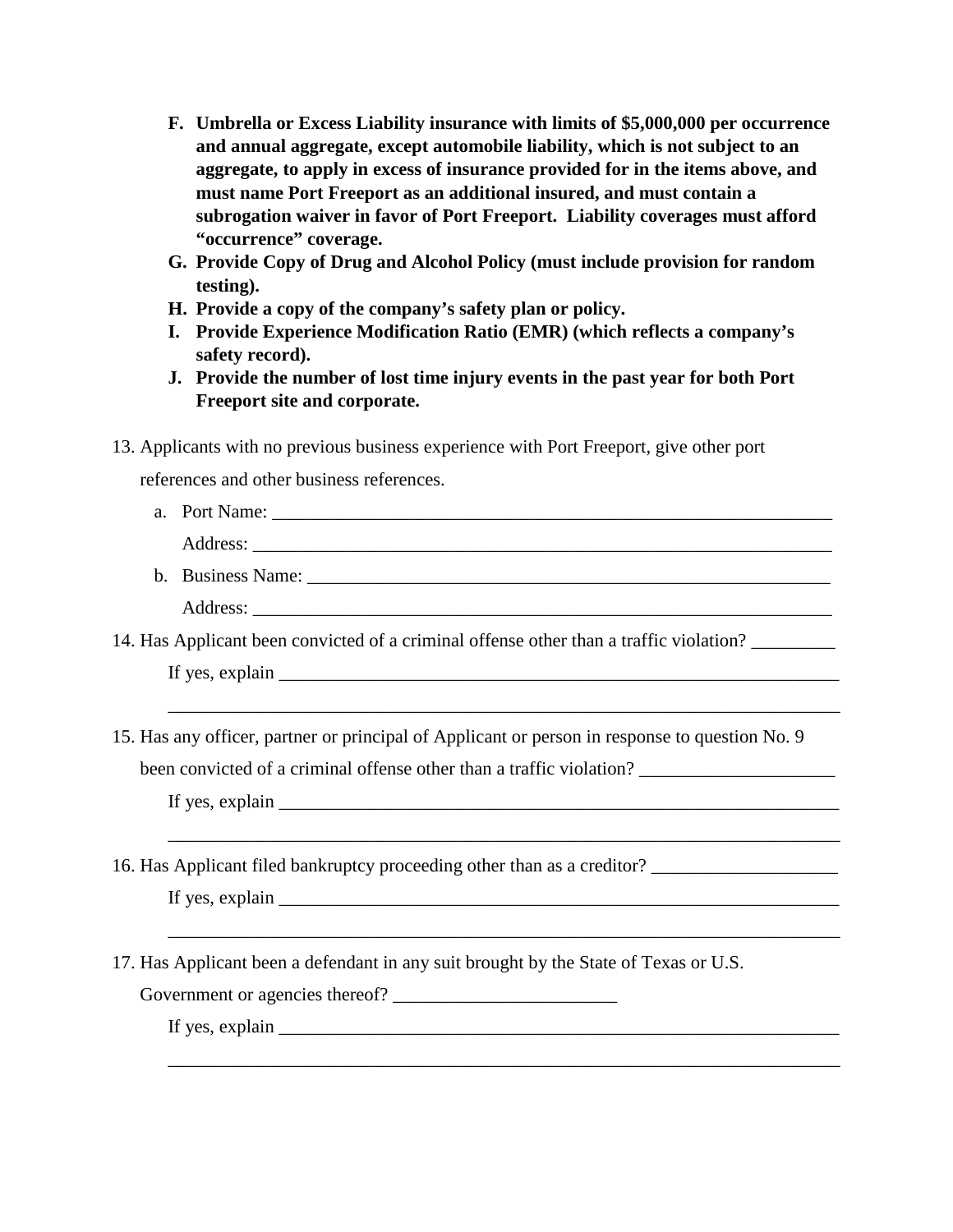18. Has any officer, partner or principal of applicant or person listed in response to question No. 9 been a defendant in any suit brought by the State of Texas or U.S. Government or agencies thereof?

\_\_\_\_\_\_\_\_\_\_\_\_\_\_\_\_\_\_\_\_\_\_\_\_\_\_\_\_\_\_\_\_\_\_\_\_\_\_\_\_\_\_\_\_\_\_\_\_\_\_\_\_\_\_\_\_\_\_\_\_\_\_\_\_\_\_\_\_\_\_\_\_

\_\_\_\_\_\_\_\_\_\_\_\_\_\_\_\_\_\_\_\_\_\_\_\_\_\_\_\_\_\_\_\_\_\_\_\_\_\_\_\_\_\_\_\_\_\_\_\_\_\_\_\_\_\_\_\_\_\_\_\_\_\_\_\_\_\_\_\_\_\_\_

\_\_\_\_\_\_\_\_\_\_\_\_\_\_\_\_\_\_\_\_\_\_\_\_\_\_\_\_\_\_\_\_\_\_\_\_\_\_\_\_\_\_\_\_\_\_\_\_\_\_\_\_\_\_\_\_\_\_\_\_\_\_\_\_\_\_\_\_\_\_\_

\_\_\_\_\_\_\_\_\_\_\_\_\_\_\_\_\_\_\_\_\_\_\_\_\_\_\_\_\_\_\_\_\_\_\_\_\_\_\_\_\_\_\_\_\_\_\_\_\_\_\_\_\_\_\_\_\_\_\_\_\_\_\_\_\_\_\_\_\_\_\_\_

\_\_\_\_\_\_\_\_\_\_\_\_\_\_\_\_\_\_\_\_\_\_\_\_\_\_\_\_\_\_\_\_\_\_\_\_\_\_\_\_\_\_\_\_\_\_\_\_\_\_\_\_\_\_\_\_\_\_\_\_\_\_\_\_\_\_\_\_\_\_\_\_

If yes, explain  $\Box$ 

- 19. List all ports in which Applicant is currently authorized to conduct business as a licensed stevedore.
- 20. List any and all ports in which Applicant's stevedore license has been revoked, terminated, or denied.

## Records Access

Upon request by Port Freeport, vessels, their owners, agents, and masters, and all other users of the Port facilities shall produce manifests of cargo, railroad documents, dock receipts, delivery orders and other documents or reports. The manifests, reports and documents provided shall be utilized to verify the proper charges are paid under this Tariff or other written agreement between the parties. Said documentation shall be provided to Port Freeport following forty-eight (48) hours after request. Failure to provide accurate records (i.e., dimensions, weights, manifest, etc.) particularly those used for billing purposes by Port Freeport may be a violation of Chapter 37 of the Texas Penal Code and Federal Law and may be reported to the proper authorities by Port Freeport.